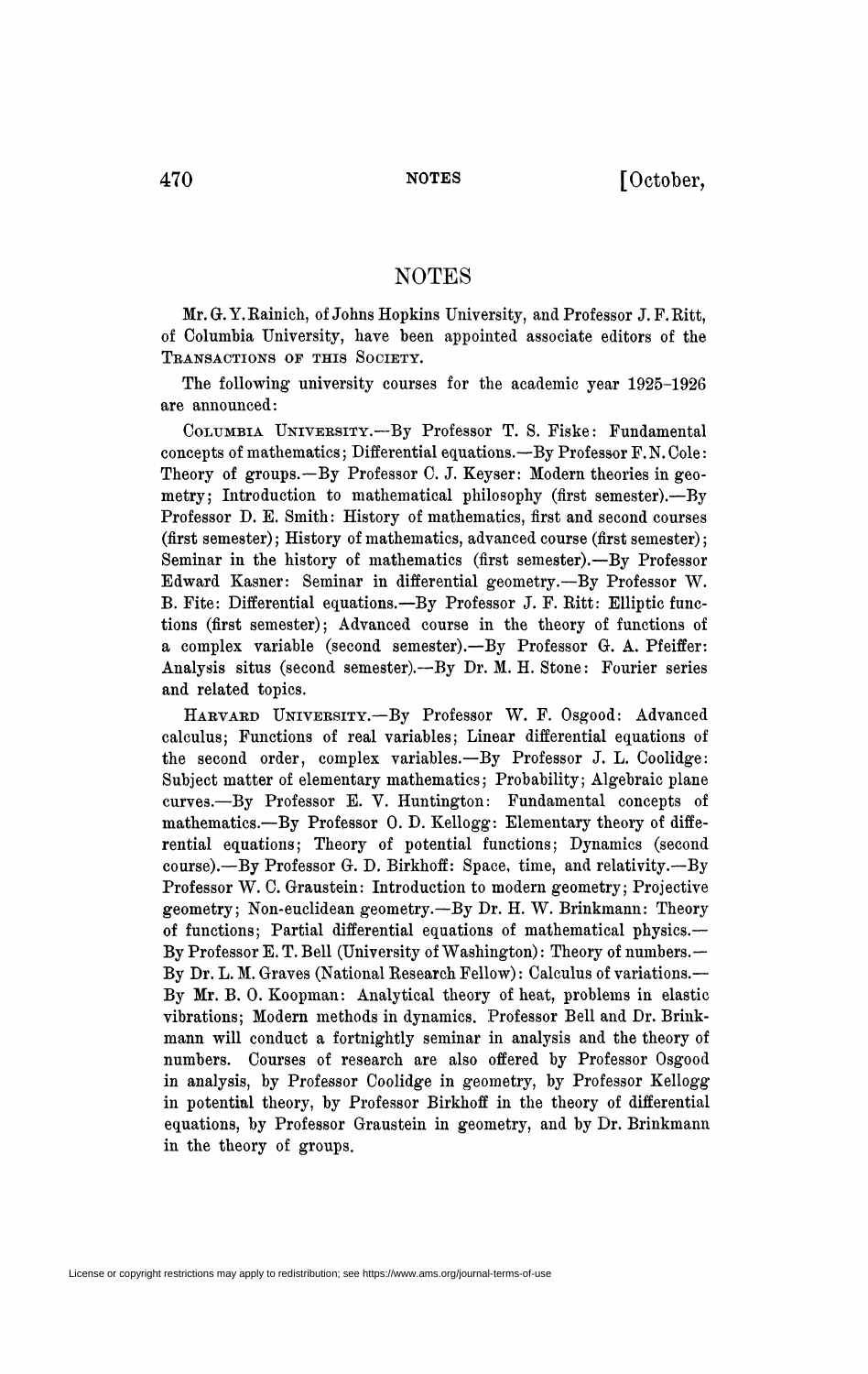$1925.$ ] NOTES 471

From forty to fifty fellowships for advanced study abroad will be awarded annually by the John Simon Guggenheim Memorial Foundation, beginning with the academic year 1926-27. These fellowships are open to men and women; research or other productive work may be pursued in any academic subject or in the arts. The annual stipend is about \$2500. Applications should be sent to the office of the Foundation, 2300 Pershing Square Building, New York City.

Applications for American Field Service Fellowships for study in French universities for the academic year 1926-27 should be sent to Stephen P. Duggan, 522 Fifth avenue, New York City, not later than December 15, 1925. Mr. W. E. Byrne, of Rensselaer Polytechnic Institute, has been appointed fellow in mathematics for 1925-26.

The Belgian Academy announces the following subjects for prizes in mathematics for the year 1926: *A contribution to the infinitesimal geometry of curved surfaces; A contribution to the theory of the absorption of light in interstellar space.* 

In 1914 a committee was formed under the auspices of the Paris Academy of Sciences, with Professor Paul Appell as chairman, to found a prize and medal in honor of Henri Poincaré, for the encouragement of research in the fields of mathematical analysis, celestial mechanics, mathematical physics, and the philosophy of sciences. The work of this committee, which was interrupted by the war, has now been taken up again, and it is hoped to begin the annual awards shortly.

Cambridge University has awarded a Smith's prize to Mr. T. G. Room, of St. John's College, for an essay entitled *Varieties generated by collinear stars in hyperspace.* The Adams prize for an essay on *The physical state of matter at high temperatures* (see this BULLETIN, vol. 29, p. 235) has been awarded to Mr. R. H. Fowler, of Trinity College. The subject announced for the Adams prize for 1925-26 is *The constitution of the interior of the earth and the propagation of ivaves through the interior and over the surface of the earth.* 

The Barnard medal has been awarded by Columbia University to Professor Neils Bohr, of the University of Copenhagen, in recognition of his work on atomic structure.

On the occasion of his recent visit to Buenos Aires, Professor Albert Einstein was elected an honorary member of the Argentine Academy of Science.

Professor Willy Wien, of Wurzburg, has been elected an honorary fellow of the Physical Society of London.

Oxford University has conferred an honorary doctorate on Professor Paul Appell.

Professors Paul Appell and Emile Picard have been elected honorary members of the Russian Academy of Sciences.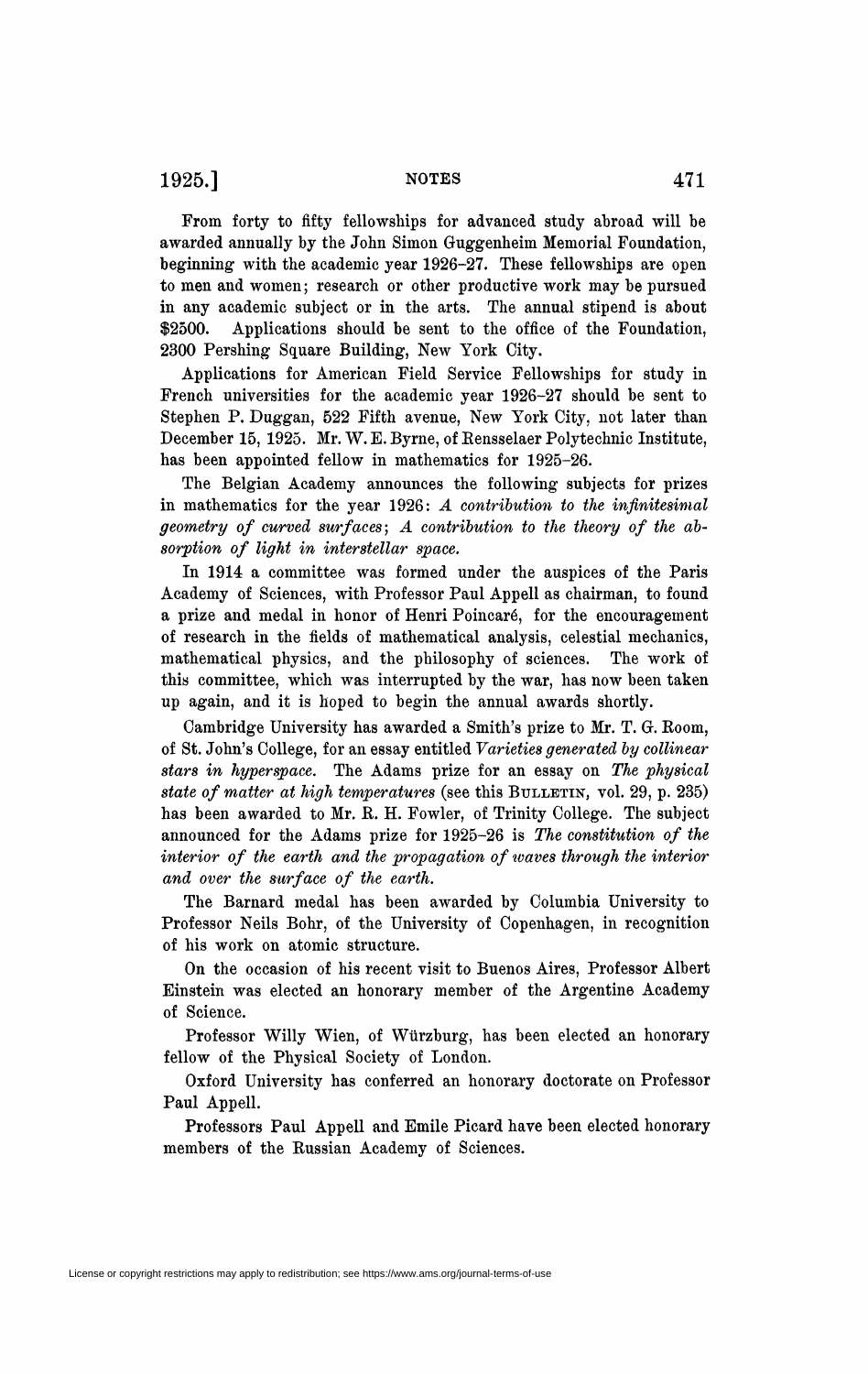Professor L. Lecornu has been promoted to be a commander of the Légion d'Honneur.

Eugène Fichot, director of the French naval hydrographie service, and known for his work in tidal theory, has been elected a member of the Paris Academy of Sciences in the section of geography and navigation.

The following mathematicians have been recommended by the president and council of the Eoyal Society of London for election as fellows: B. H. Fowler, Harold Jeffreys, Joseph Proudman.

The University of Edinburgh has conferred an honorary degree on Professor A. S. Eddington.

Dr. J. H. Jeans has been elected president of the Eoyal Astronomical Society.

Professor Eichard Gans, of the University of La Plata, has been appointed professor of physics at the University of Kônigsberg.

Professor Hans Eademacher, of the University of Hamburg, has been appointed professor of mathematics at the University of Breslau.

Professor Lothar Schrutka, of the Brünn Technical School, has been appointed professor of mathematics at the Technical School at Vienna.

Professor G. Togliatti, of Turin, has been appointed professor of applied mathematics at the University of Zurich.

At the University of Paris, Professor Paul Montel has been transferred to the professorship of rational mechanics; Professor Gaston Julia succeeds him in the chair of general mathematics. J. Ohazy has been appointed chargé de cours.

A readership in mathematical physics has been created recently at the University of Bristol, from the Wills bequest; Dr. J. E. Jones has been appointed the first reader.

Mr. W. L. Fellar, of the University of Edinburgh, has been appointed to a tutorial fellowship at Hertford College, Oxford.

The following 34 doctorates with mathematics or mathematical physics as major subject were conferred by American universities during 1924; the university, month in which the degree was conferred, minor subject (other than mathematics), and title of dissertation are given in each case.

E. W. Babcock, Wisconsin, October, *On thermal convection.* 

Herman Betz, Yale, June, *Surface transformations applied to dynamical systems with two degrees of freedom.* 

A. D. Campbell, Cornell, September, philosophy, *Linear systems of conies in the Galois field.*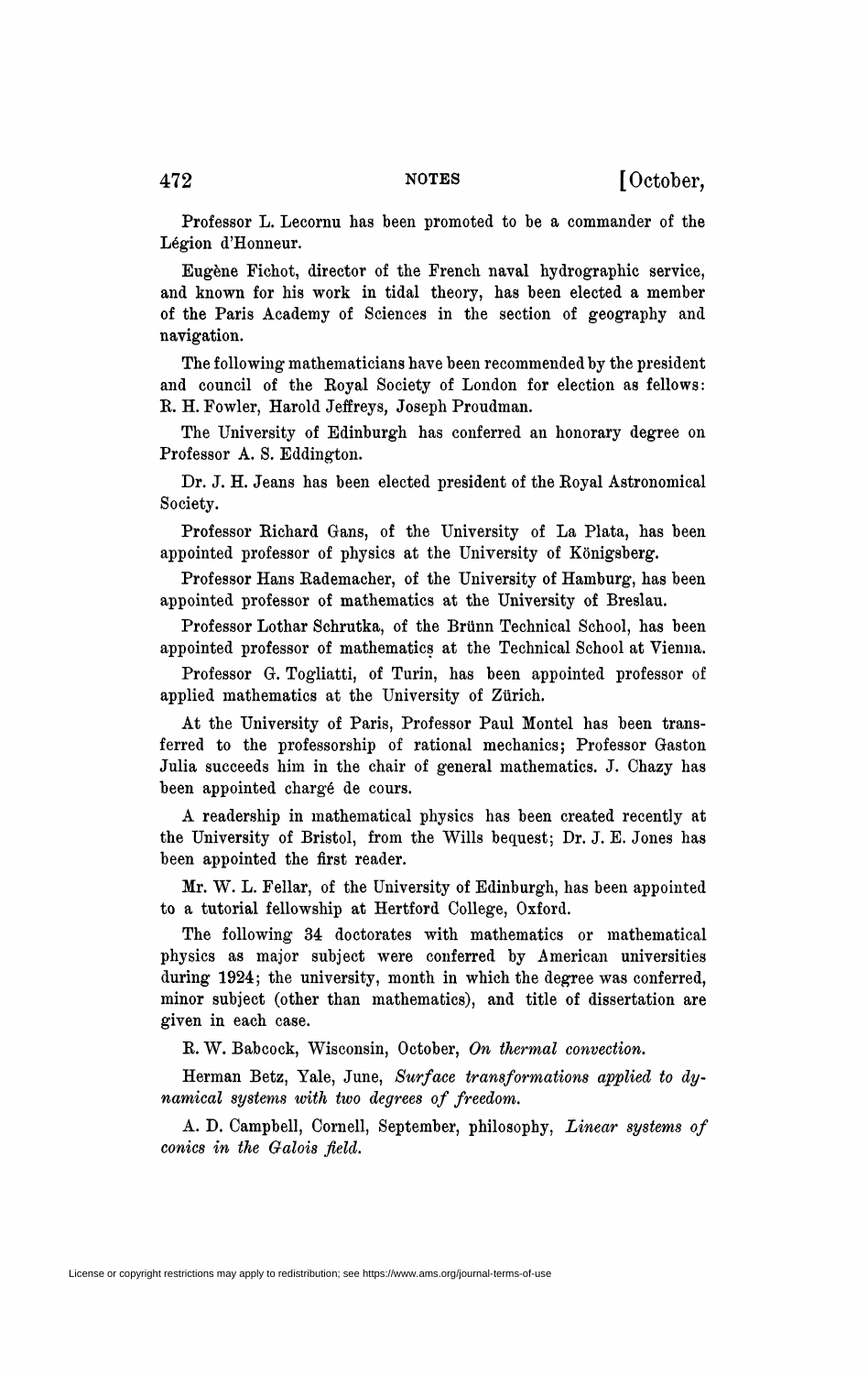Elizabeth Carlson, Minnesota, June, physics, *On the convergence of certain methods of closest approximation.* 

G. H. Collignon, Johns Hopkins, June, geophysics, *Problems of flow in connection with mapping of spherical polygons.* 

Julia T. Colpitts, Cornell, June, philosophy, *On a certain class of entire functions.* 

Julia Dale, Cornell, June, physics, *Some properties of the exponential mean.* 

Marguerite D. Darkow, Chicago, August, *Arithmetics of certain algebras of generalized quaternions.* 

W. W. Elliott, Cornell, June, physics, *Generalized Green's functions for compatible differential systems.* 

Bess M. Eversull, Cincinnati, June, physics, *The summability of the triple Fourier's series at points of discontinuity of the function developed.* 

F. J. Gerst, Johns Hopkins, June, geophysics, *Image points and Thiemann's theorem.* 

Cornelius Gouwens, Chicago, August, *Invariants of the linear group modulo*  $p_{1}^{\lambda}$   $\cdots$   $p_{n}^{\lambda}$   $\cdots$ 

L. M. Graves, Chicago, August, *The derivative as independent function in the calculus of variations.* 

C. F. Gummer, Chicago, August, *The relative distribution of the real roots of a system of polynomials.* 

J. W. Hedley, Chicago, August, *Ruled surfaces whose flecnode curves belong to linear complexes.* 

P. E. Hemke, Johns Hopkins, June, physics, *A transformation involving ^-functions with an aerodynamical application.* 

J. L. Holley, Harvard, *Linear spaces and their fixed points.* 

Harold Hotelling, Princeton, June, *Three-dimensional manifolds of states of motion.* 

Jewell C. Hughes, Chicago, August, *A problem in the calculus of variations in which one end-point is variable on a one-parameter family of curves.* 

Mildred Hunt, Chicago, June, *The arithmetics of certain linear algebras.*  M. H. Ingraham, Chicago, June, *A general theory of linear sets.* 

C. M. Jensen, Minnesota, June, physics, *Some problems in the approximate representation of a function by a Sturm-Liouville interpolation formula.* 

C. G. Latimer, Chicago, August, Arithmetic of generalized quaternions.

Harry Levy, Princeton, June, *Tensors determined by a hypersurface in a Riemann space.*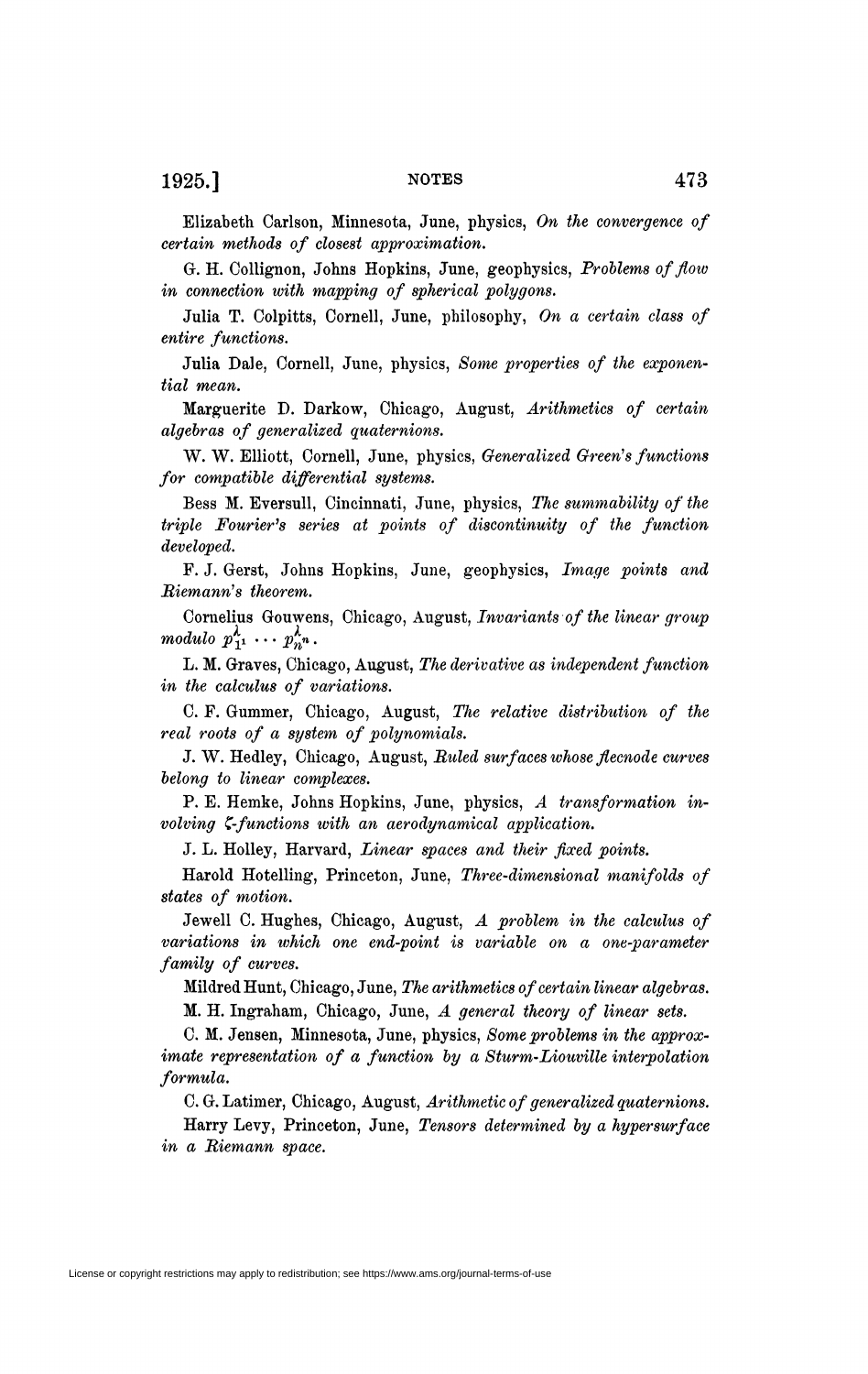J. B. Linker, Johns Hopkins, June, geophysics, *Equations of motion.* 

L. H. McFarlan, Missouri, June, physics, *Transformation of the Euler equations in the calculus of variations.* 

Aristotle Michal, Rice Institute, June, (a) *Integro-differential expressions invariant under Volterra group of transformations;* (b) *Functions of curves invariant under point transformations of the plane.* 

J. A. Nyswander, Chicago, June, *A direct method of obtaining the solutions of systems of linear differential equations having constant coefficients.* 

R. G. Putnam, Chicago, June, *On solutions of special, linear, thirdorder differential systems.* 

B. P. Reinsch, Illinois, June, mechanics, *Expansion problems in connection with the hyper geometric differential equation.* 

D. S. Saund, California, May, analytic mechanics, *The periodic solutions of the equation of the elliptic cylinder.* 

J. H. Taylor, Chicago, June, *A generalisation of Levi-Civita*'s*parallelism and the Frenet formulas.* 

Marian M. Torrey, Cornell, June, physics, *On monoidal space transformations in which the monoids have a fixed tangent cone.* 

D. V. Widder, Harvard, *Theorems of mean value and trigonometric interpolation.* 

The following degree, conferred in 1923, should have been included in our list for that year (this BULLETIN, vol. 30, pp. 474-75) :

Frederick Wood, Wisconsin, June, *Group-velocity and the propagation of disturbances in dispersive media.* 

Professor E. A. Bailey, of La Grange College, has been appointed dean.

Dr. Henry Blumberg, of the University of Illinois, has been appointed professor of mathematics at Ohio State University.

At Brown University, Assistant Professor R. W. Burgess has resigned and will continue the statistical work with the Western Electric Company which he has been doing during the year 1924-25 while on leave of absence. Dr. C. R. Adams has been promoted to an assistant professorship.

At Cornell University, Assistant Professors W. B. Carver and D. C. Gillespie have been promoted to full professorships.

Assistant Professor C. A. Garabedian, of Northwestern University, has been appointed associate professor of mathematics in the University of Cincinnati.

At Harvard University, Professor J. L. Walsh has been granted leave of absence for the academic year 1925-26, and Professor G. D. Birkhoff for the second semester. Professor E. T. Bell has been appointed visiting lecturer for the first half-year.